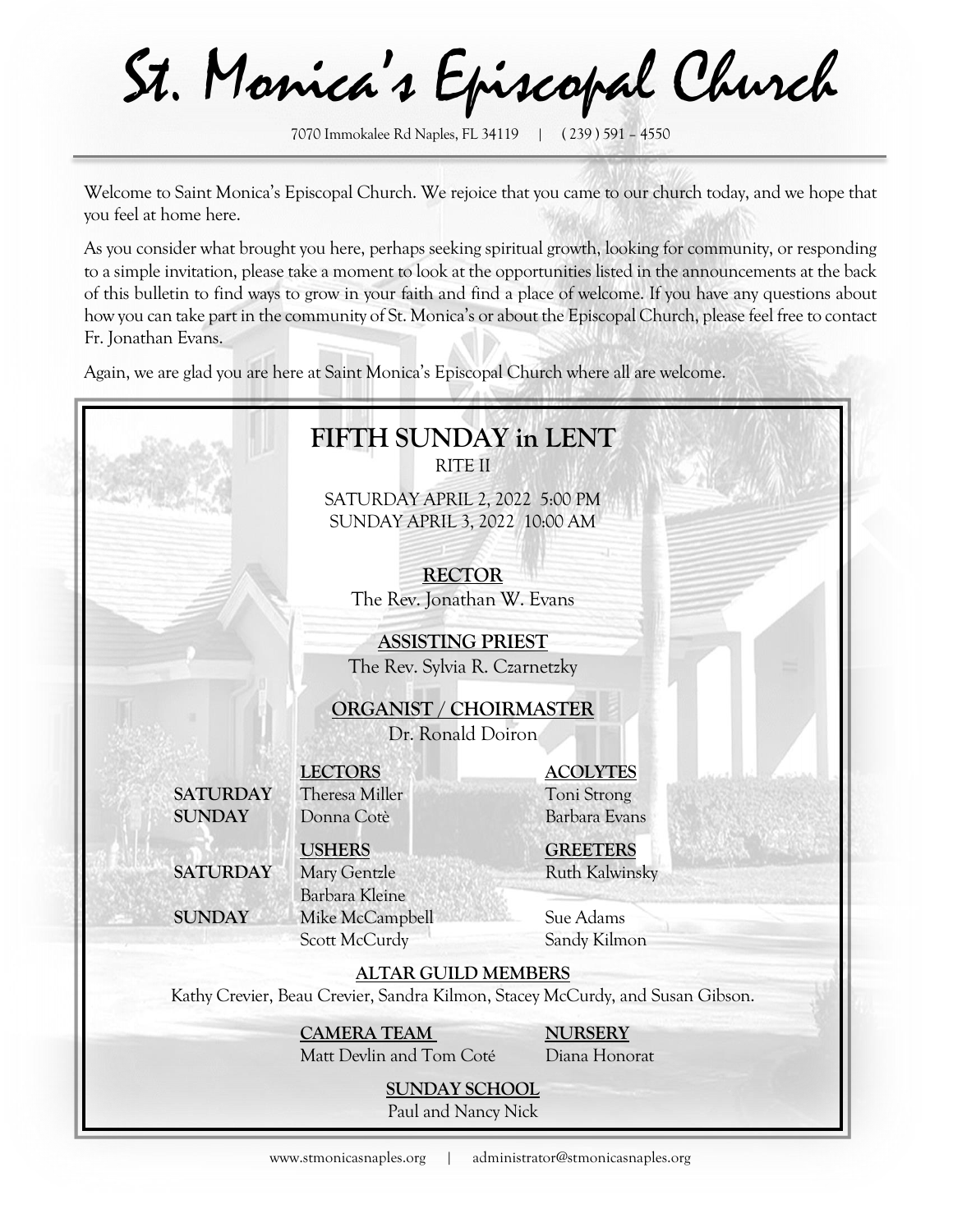**Voluntary** *O Haupt voll Blut und Wunden* G. P. Telemann (O Sacred Head, Sore-Wounded) Sam Eash, Organist

## **Welcome and Announcements**

# **THE WORD OF GOD**

#### *Please stand as you are able*

| Hymn in Procession  | I Sing the Almighty Power of God                                         | Hymn 398 |
|---------------------|--------------------------------------------------------------------------|----------|
| Celebrant<br>People | Bless the Lord who forgives all our sins.<br>His mercy endures for ever. |          |
|                     |                                                                          |          |

*Please stand or kneel as able.*

### **The Decalogue**

Hear the commandments of God to his people: I am the Lord your God who brought you out of bondage. You shall have no other gods but me. **Amen. Lord have mercy.** You shall not make for yourself any idol. **Amen. Lord have mercy.** You shall not invoke with malice the Name of the Lord your God. **Amen. Lord have mercy.** Remember the Sabbath day and keep it holy. **Amen. Lord have mercy.** Honor your father and your mother. **Amen. Lord have mercy.** You shall not commit murder. **Amen. Lord have mercy.** You shall not commit adultery. **Amen. Lord have mercy.** You shall not steal. **Amen. Lord have mercy.** You shall not be a false witness. **Amen. Lord have mercy.** You shall not covet anything that belongs to your neighbor. **Amen. Lord have mercy.**

Celebrant If we say that we have no sin, we deceive ourselves, and the truth is not in us. But if we confess our sins, God, who is faithful and just, will forgive our sins and cleanse us from all unrighteousness. *1 John 1 : 8, 9*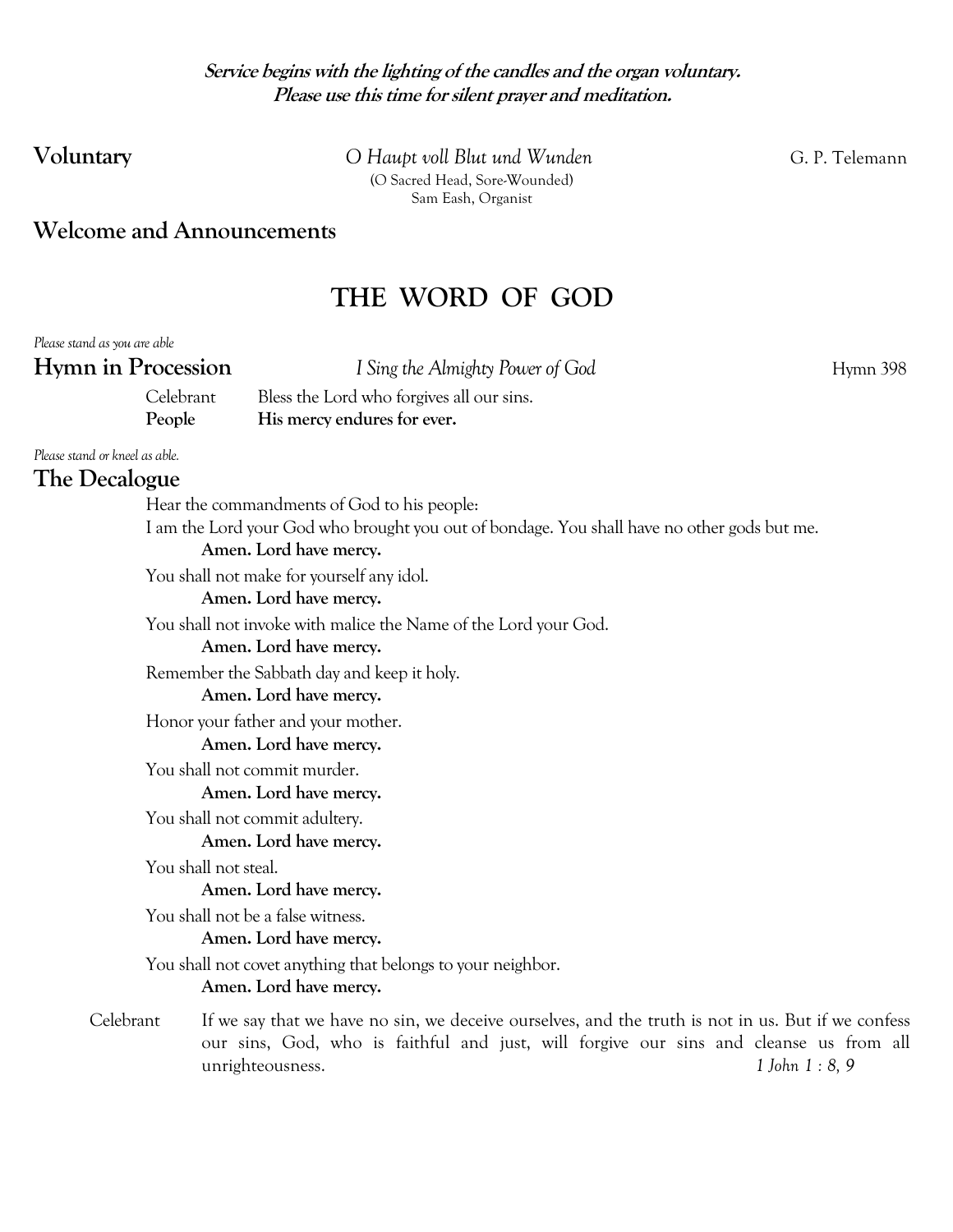# **Confession**

Let us confess our sins against God and our neighbor.

*Silence may be kept.*

All: **Most merciful God, we confess that we have sinned against you in thought, word, and deed, by what we have done, and by what we have left undone. We have not loved you with our whole heart; we have not loved our neighbors as ourselves. We are truly sorry and we humbly repent. For the sake of your Son Jesus Christ, have mercy on us and forgive us; that we may delight in your will, and walk in your ways, to the glory of your Name. Amen.**

Celebrant Almighty God have mercy on you, forgive you all your sins through our Lord Jesus Christ, strengthen you in all goodness, and by the power of the Holy Spirit keep you in eternal life.

**Amen**.



# **The Collect**

Celebrant The Lord be with you. **People And also with you.** Celebrant Let us pray.

Almighty God, you alone can bring into order the unruly wills and affections of sinners: Grant your people grace to love what you command and desire what you promise; that, among the swift and varied changes of the world, our hearts may surely there be fixed where true joys are to be found; through Jesus Christ our Lord, who lives and reigns with you and the Holy Spirit, one God, now and for ever. **Amen.**

## *Please be seated*

## **The First Reading** Isaiah 43 : 16 – 21

Thus says the Lord, who makes a way in the sea, a path in the mighty waters, who brings out chariot and horse, army and warrior; they lie down, they cannot rise, they are extinguished, quenched like a wick: Do not remember the former things, or consider the things of old. I am about to do a new thing; now it springs forth, do you not perceive it? I will make a way in the wilderness and rivers in the desert. The wild animals will honor me, the jackals and the ostriches; for I give water in the wilderness, rivers in the desert, to give drink to my chosen people, the people whom I formed for myself so that they might declare my praise.

| Reader | The Word of the Lord. |
|--------|-----------------------|
| People | Thanks be to God.     |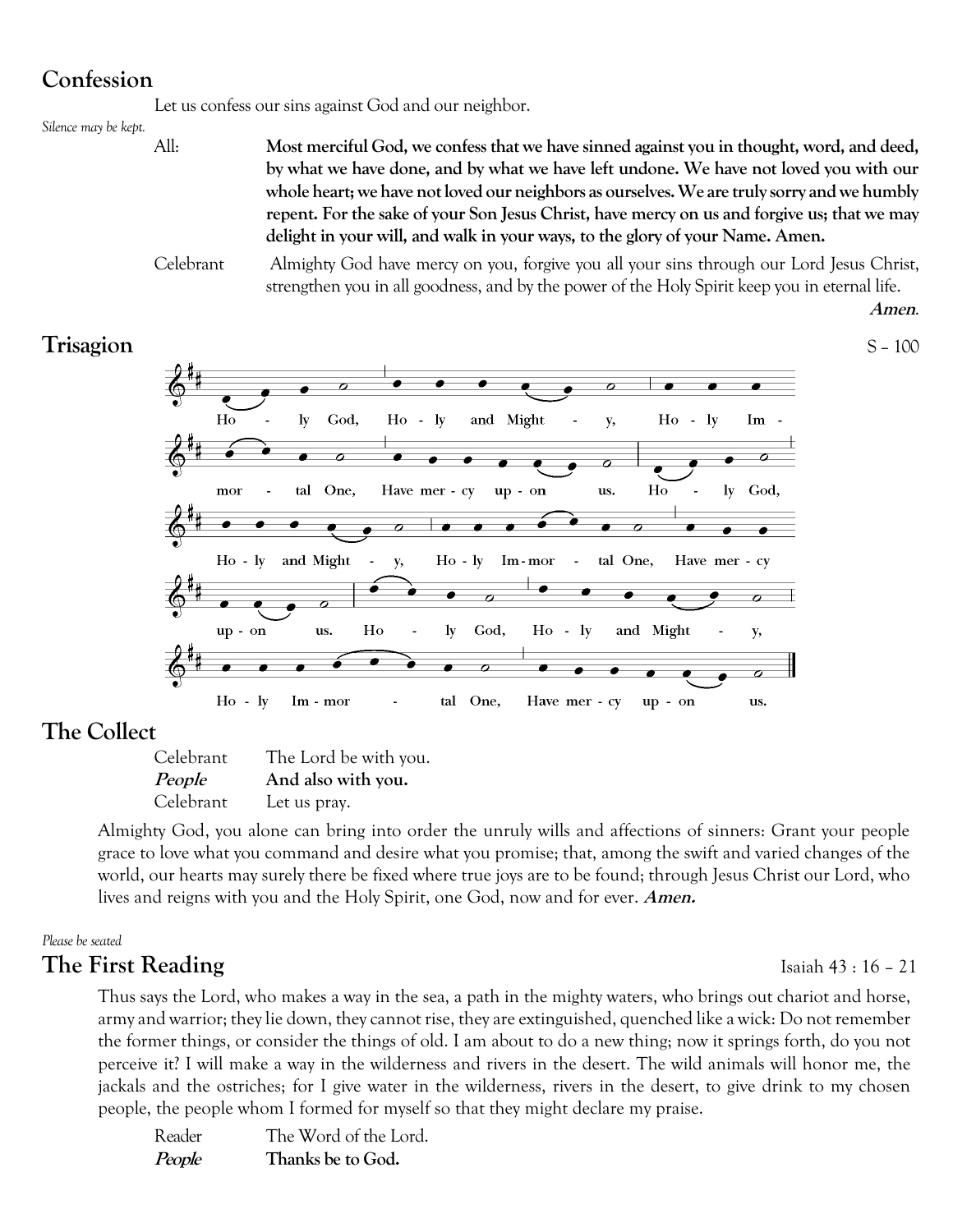

7 Those who go out weeping, carrying the / seed,\* will come again with joy, shoulder/ing their sheaves.

# **The Second Reading**  Philippians 3 : 4b – 14

If anyone else has reason to be confident in the flesh, I have more: circumcised on the eighth day, a member of the people of Israel, of the tribe of Benjamin, a Hebrew born of Hebrews; as to the law, a Pharisee; as to zeal, a persecutor of the church; as to righteousness under the law, blameless. Yet whatever gains I had, these I have come to regard as loss because of Christ. More than that, I regard everything as loss because of the surpassing value of knowing Christ Jesus my Lord. For his sake I have suffered the loss of all things, and I regard them as rubbish, in order that I may gain Christ and be found in him, not having a righteousness of my own that comes from the law, but one that comes through faith in Christ, the righteousness from God based on faith. I want to know Christ and the power of his resurrection and the sharing of his sufferings by becoming like him in his death, if somehow I may attain the resurrection from the dead. Not that I have already obtained this or have already reached the goal; but I press on to make it my own, because Christ Jesus has made me his own. Beloved, I do not consider that I have made it my own; but this one thing I do: forgetting what lies behind and straining forward to what lies ahead, I press on toward the goal for the prize of the heavenly call of God in Christ Jesus.

| Reader                                       | The Word of the Lord.          |            |
|----------------------------------------------|--------------------------------|------------|
| People                                       | Thanks be to God.              |            |
| Please stand as you are able<br>Gradual Hymn | In the Cross of Christ I Glory | $Hymn$ 441 |

# **The Gospel** John 12 : 1 – 8

Celebrant The Holy Gospel of our Lord Jesus Christ according to John. **People Glory to you, Lord Christ.** 

Six days before the Passover Jesus came to Bethany, the home of Lazarus, whom he had raised from the dead. There they gave a dinner for him. Martha served, and Lazarus was one of those at the table with him. Mary took a pound of costly perfume made of pure nard, anointed Jesus' feet, and wiped them with her hair. The house was filled with the fragrance of the perfume. But Judas Iscariot, one of his disciples (the one who was about to betray him), said, "Why was this perfume not sold for three hundred denarii and the money given to the poor?" (He said this not because he cared about the poor, but because he was a thief; he kept the common purse and used to steal what was put into it.) Jesus said, "Leave her alone. She bought it so that she might keep it for the day of my burial. You always have the poor with you, but you do not always have me."

| Celebrant | The Gospel of the Lord.     |
|-----------|-----------------------------|
| People    | Praise to you, Lord Christ. |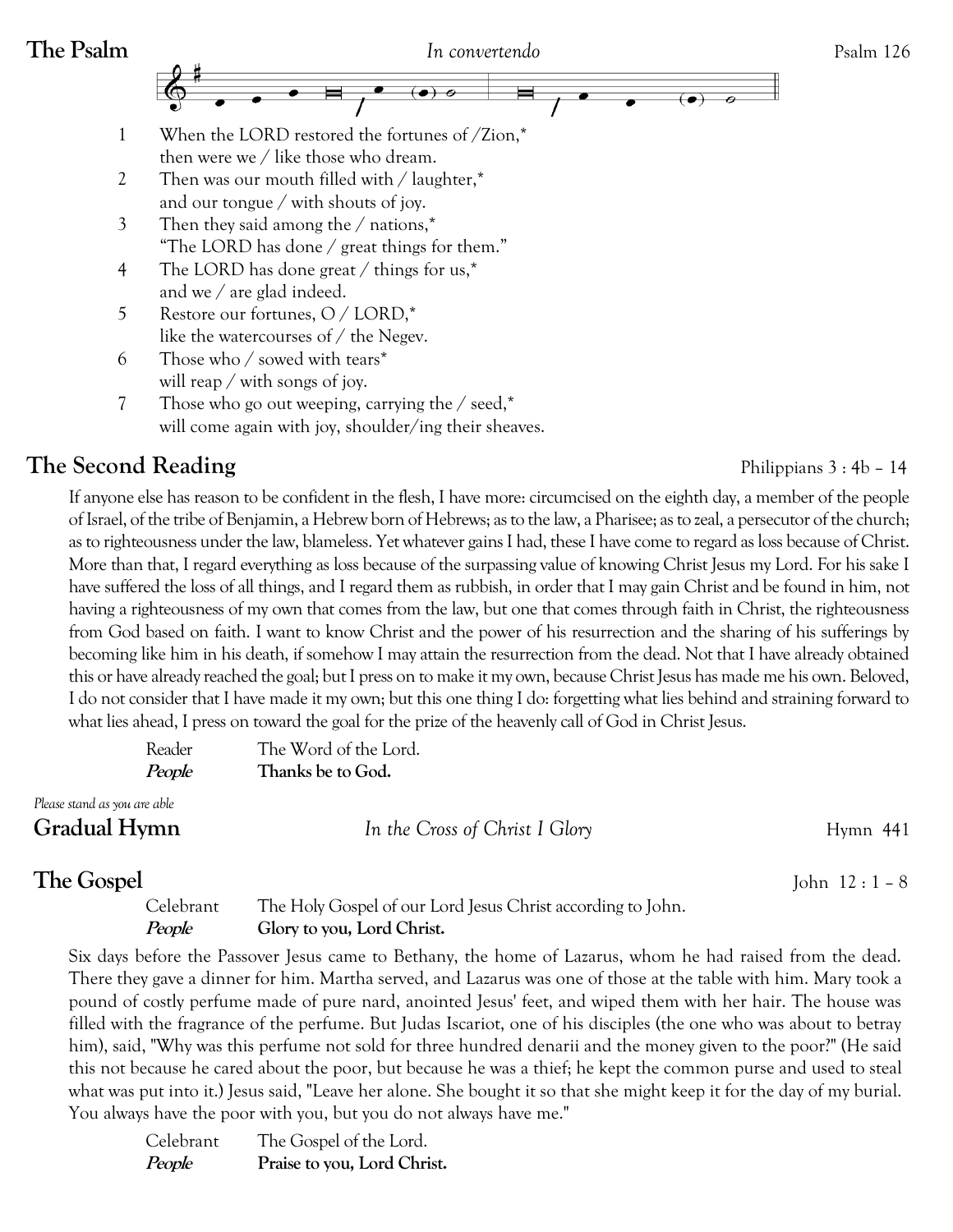## **The Sermon** The Rev. Sylvia R. Czarnetzky

#### *Please stand as you are able*

## **The Nicene Creed**

**We believe in one God, the Father, the Almighty, maker of heaven and earth, of all that is, seen and unseen. We believe in one Lord, Jesus Christ, the only Son of God, eternally begotten of the Father, God from God, Light from Light, true God from true God, begotten, not made, of one Being with the Father. Through him all things were made. For us and for our salvation he came down from heaven: by the power of the Holy Spirit he became incarnate from the Virgin Mary, and was made man. For our sake he was crucified under Pontius Pilate; he suffered death and was buried. On the third day he rose again in accordance with the Scriptures; he ascended into heaven and is seated at the right hand of the Father. He will come again in glory to judge the living and the dead, and his kingdom will have no end. We believe in the Holy Spirit, the Lord, the giver of life, who proceeds from the Father and the Son. With the Father and the Son he is worshiped and glorified. He has spoken through the Prophets. We believe in one holy catholic and apostolic Church. We acknowledge one baptism for the forgiveness of sins. We look for the resurrection of the dead, and the life of the world to come. Amen.**

*Please stand or kneel as you are able.*

## **The Prayers of the People**

#### *The Leader and People pray responsively*

With all our heart and with all our mind, let us pray to the Lord, saying "*Lord, have mercy*."

*Silence may be kept.*

For the peace of the world, for the welfare of the Holy Church of God, and for the unity of all peoples, let us pray to the Lord.

#### **Lord, have mercy.**

For our Bishop, and for all the clergy and people, let us pray to the Lord.

### **Lord, have mercy.**

For our President, for the leaders of the nations, and for all in authority, let us pray to the Lord.

#### **Lord, have mercy.**

For this city of Naples, for every city and community, and for those who live in them, let us pray to the Lord. **Lord, have mercy.**

For the good earth which God has given us, and for the wisdom and will to conserve it, let us pray to the Lord. **Lord, have mercy.**

For the aged and infirm, for the widowed and orphans, and for the sick and the suffering, let us pray to the Lord. **Lord, have mercy.**

For the poor and the oppressed, for the unemployed and the destitute, for prisoners and captives, and for all who remember and care for them, let us pray to the Lord.

#### **Lord, have mercy.**

For all who have died in the hope of the resurrection, and for all the departed, let us pray to the Lord.

### **Lord, have mercy.**

For deliverance from all danger, violence, oppression, and degradation, let us pray to the Lord.

### **Lord, have mercy.**

For the absolution and remission of our sins and offenses, let us pray to the Lord.

### **Lord, have mercy.**

That we may end our lives in faith and hope, without suffering and without reproach, let us pray to the Lord.

#### **Lord, have mercy.**

In the communion of St. Monica and of all the saints, let us commend ourselves, and one another, and all our life, to Christ our God.

## **To thee, O Lord our God.**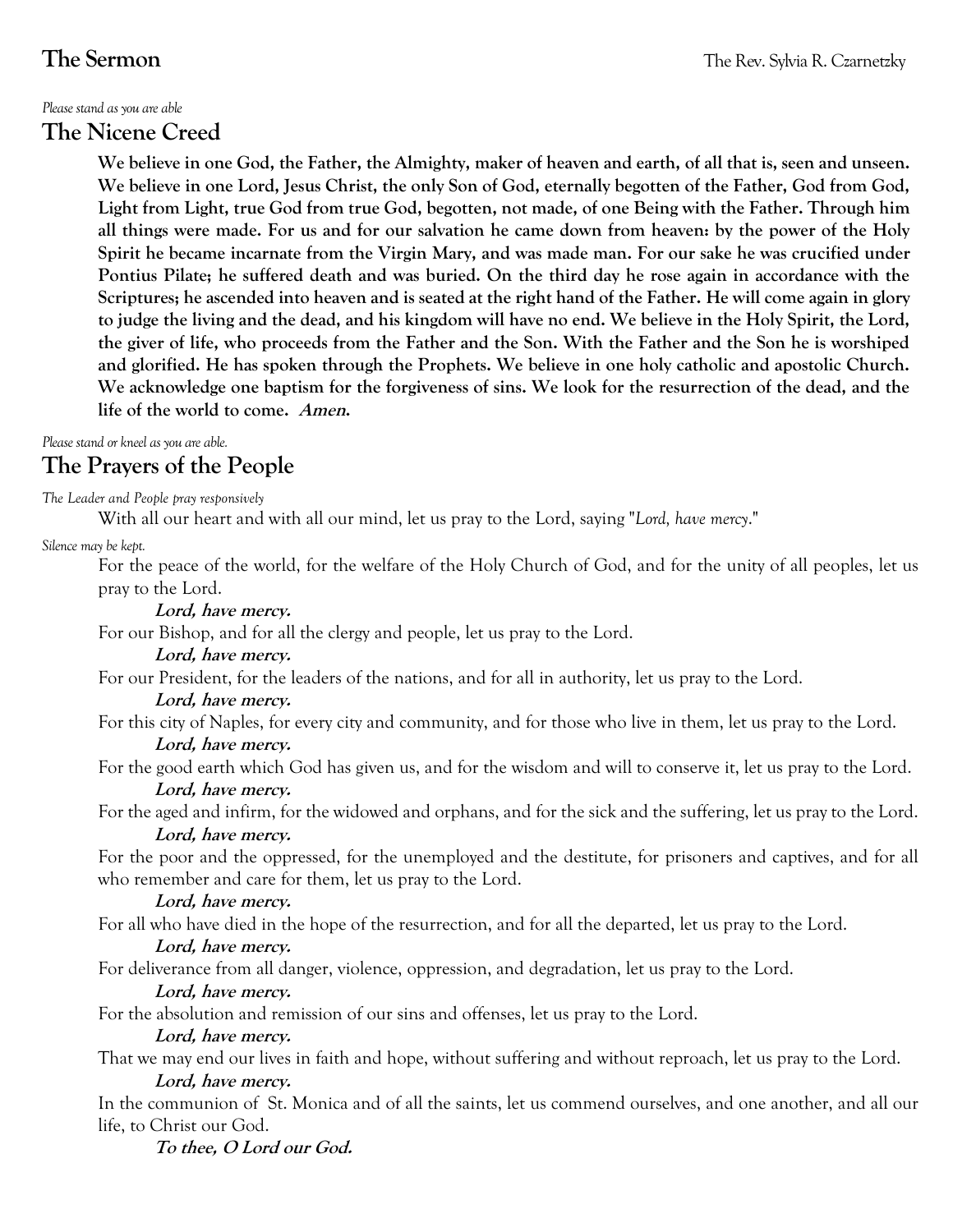# **Concluding Collect**

Almighty and eternal God, ruler of all things in heaven and earth: Mercifully accept the prayers of your people, and strengthen us to do your will; through Jesus Christ our Lord. **Amen.**

*Please stand as you are able.*

## **The Peace**

| Celebrant | The peace of the Lord be always with you. |
|-----------|-------------------------------------------|
| People    | And also with you.                        |

# **THE HOLY COMMUNION**

## **Offertory Sentence**

Ascribe to the Lord the honor due his Name; bring offerings and come into his courts.

## **During the Offering**

10 AM Anthem Psalm 15*: But Who May Abide* Gordon Brown

5 PM Voluntary *Ah, Holy Jesus* Arr. Johannes Brahms ( Based on Hymn 158 )

St. Monica's Choir

*Please stand as you are able.*

At the Presentation *All Things Come from You, O Lord – Mass in E* J. Smith



# **The Great Thanksgiving** *Eucharistic Prayer A*

| Celebrant | The Lord be with you.                      |
|-----------|--------------------------------------------|
| People    | And also with you.                         |
| Celebrant | Lift up your hearts.                       |
| People    | We lift them to the Lord.                  |
| Celebrant | Let us give thanks to the Lord our God.    |
| People    | It is right to give him thanks and praise. |

*Celebrant continues:*

It is right, and a good and joyful thing, always and everywhere to give thanks to you, Father Almighty, Creator of heaven and earth. You bid your faithful people cleanse their hearts, and prepare with joy for the Paschal feast; that, fervent in prayer and in works of mercy, and renewed by your Word and Sacraments, they may come to the fullness of grace which you have prepared for those who love you. Therefore we praise you, joining our voices with Angels and Archangels and with all the company of heaven, who for ever sing this hymn to proclaim the glory of your Name: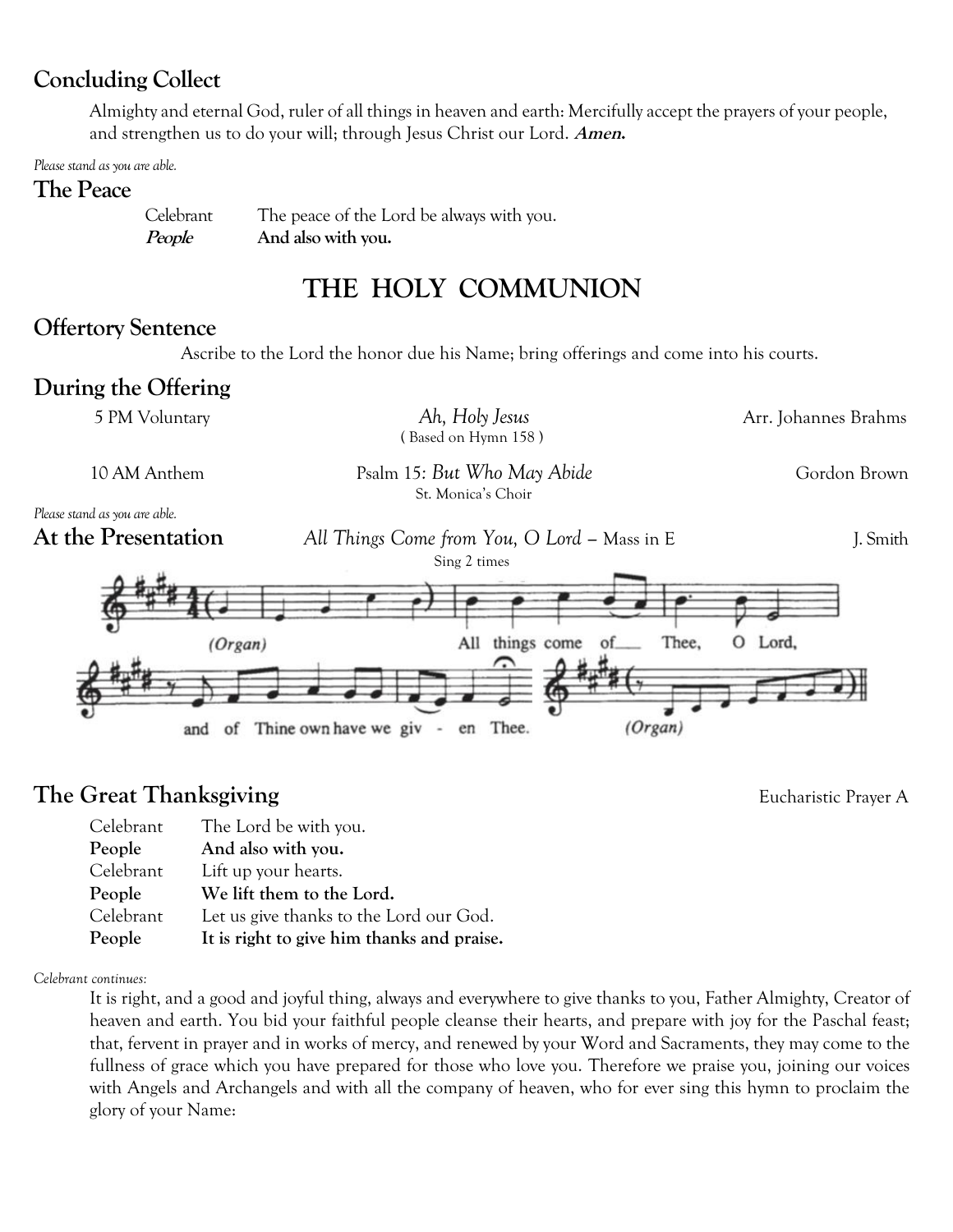*Please stand or kneel as the Celebrant continues:*

Holy and gracious Father: In your infinite love you made us for yourself; and, when we had fallen into sin and become subject to evil and death, you, in your mercy, sent Jesus Christ, your only and eternal Son, to share our human nature, to live and die as one of us, to reconcile us to you, the God and Father of all.

He stretched out his arms upon the cross, and offered himself in obedience to your will, a perfect sacrifice for the whole world.

On the night he was handed over to suffering and death, our Lord Jesus Christ took bread; and when he had given thanks to you, he broke it, and gave it to his disciples, and said, "Take, eat: This is my Body, which is given for you. Do this for the remembrance of me."

After supper he took the cup of wine; and when he had given thanks, he gave it to them, and said, "Drink this, all of you: This is my Blood of the new Covenant, which is shed for you and for many for the forgiveness of sins. Whenever you drink it, do this for the remembrance of me."

Therefore we proclaim the mystery of faith:

### **Christ has died. Christ is risen. Christ will come again.**

We celebrate the memorial of our redemption, O Father, in this sacrifice of praise and thanksgiving. Recalling his death, resurrection, and ascension, we offer you these gifts. Sanctify them by your Holy Spirit to be for your people the Body and Blood of your Son, the holy food and drink of new and unending life in him. Sanctify us also that we may faithfully receive this holy Sacrament, and serve you in unity, constancy, and peace; and at the last day bring us with all your saints into the joy of your eternal kingdom. All this we ask through your Son Jesus Christ. By him, and with him, and in him, in the unity of the Holy Spirit all honor and glory is yours, Almighty Father, now and for ever. **Amen.**

## **The Lord's Prayer**

As our Savior Christ has taught us, we now pray,

Our Father in heaven, hallowed be your Name, your kingdom come, your will be done, on earth as in heaven. Give us today our daily bread. Forgive us our sins as we forgive those who sin against us. Save us from the time of trial, and deliver us from evil. For the kingdom, the power, and the glory are yours, now and for ever. **Amen.**

# **Breaking of the Bread**

| Celebrant<br>People        | Christ our Passover is sacrificed for us;<br>Therefore let us keep the feast.                                    |                 |  |  |
|----------------------------|------------------------------------------------------------------------------------------------------------------|-----------------|--|--|
| <b>Fraction Anthem</b>     | Deutsche Messe - Franz Schubert, Arr. Richard Proulx                                                             | $S - 164$       |  |  |
| <b>Communion Voluntary</b> |                                                                                                                  |                 |  |  |
|                            | Schmücke dich, o liebe Seele<br>(Based on Hymn 339 – Deck Thyself, My Soul, with Gladness)<br>Sam Eash, Organist | G.P. Telemann   |  |  |
| Communion Anthem           |                                                                                                                  |                 |  |  |
| $10:00 \text{ am}$         | Like as the Hart Desireth the Waterbrooks<br>St. Monica's Choir                                                  | Herbert Howells |  |  |
| Communion Hymn             | Let Thy Blood in Mercy Poured                                                                                    | Hymn 313        |  |  |